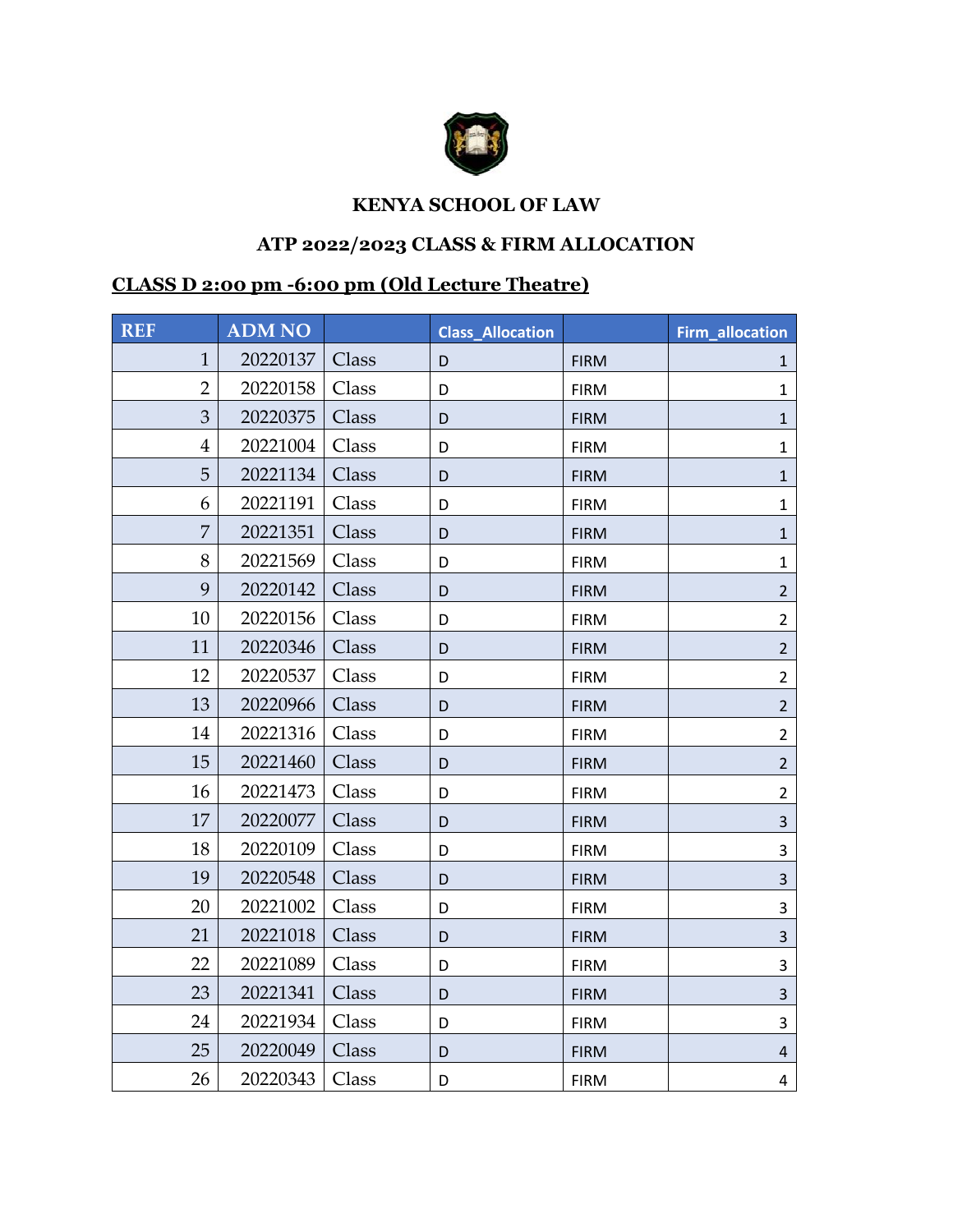| 27 | 20220788 | Class | D | <b>FIRM</b> | $\overline{4}$ |
|----|----------|-------|---|-------------|----------------|
| 28 | 20220923 | Class | D | <b>FIRM</b> | 4              |
| 29 | 20221116 | Class | D | <b>FIRM</b> | $\overline{4}$ |
| 30 | 20221159 | Class | D | <b>FIRM</b> | 4              |
| 31 | 20221313 | Class | D | <b>FIRM</b> | $\overline{4}$ |
| 32 | 20221390 | Class | D | <b>FIRM</b> | 4              |
| 33 | 20220830 | Class | D | <b>FIRM</b> | 5              |
| 34 | 20220860 | Class | D | <b>FIRM</b> | 5              |
| 35 | 20220865 | Class | D | <b>FIRM</b> | 5              |
| 36 | 20220996 | Class | D | <b>FIRM</b> | 5              |
| 37 | 20221034 | Class | D | <b>FIRM</b> | 5              |
| 38 | 20221186 | Class | D | <b>FIRM</b> | 5              |
| 39 | 20221253 | Class | D | <b>FIRM</b> | 5              |
| 40 | 20221441 | Class | D | <b>FIRM</b> | 5              |
| 41 | 20221469 | Class | D | <b>FIRM</b> | 5              |
| 42 | 20220151 | Class | D | <b>FIRM</b> | 6              |
| 43 | 20220310 | Class | D | <b>FIRM</b> | 6              |
| 44 | 20220394 | Class | D | <b>FIRM</b> | 6              |
| 45 | 20220871 | Class | D | <b>FIRM</b> | 6              |
| 46 | 20221079 | Class | D | <b>FIRM</b> | 6              |
| 47 | 20221237 | Class | D | <b>FIRM</b> | 6              |
| 48 | 20221415 | Class | D | <b>FIRM</b> | 6              |
| 49 | 20221891 | Class | D | <b>FIRM</b> | 6              |
| 50 | 20220052 | Class | D | <b>FIRM</b> | 7              |
| 51 | 20220324 | Class | D | <b>FIRM</b> | $\overline{7}$ |
| 52 | 20220372 | Class | D | <b>FIRM</b> | $\overline{7}$ |
| 53 | 20220438 | Class | D | <b>FIRM</b> | 7              |
| 54 | 20220486 | Class | D | <b>FIRM</b> | 7              |
| 55 | 20220524 | Class | D | <b>FIRM</b> | 7              |
| 56 | 20220693 | Class | D | <b>FIRM</b> | 7              |
| 57 | 20221544 | Class | D | <b>FIRM</b> | $\overline{7}$ |
| 58 | 20220289 | Class | D | <b>FIRM</b> | 8              |
| 59 | 20220543 | Class | D | <b>FIRM</b> | 8              |
| 60 | 20220869 | Class | D | <b>FIRM</b> | 8              |
| 61 | 20220898 | Class | D | <b>FIRM</b> | 8              |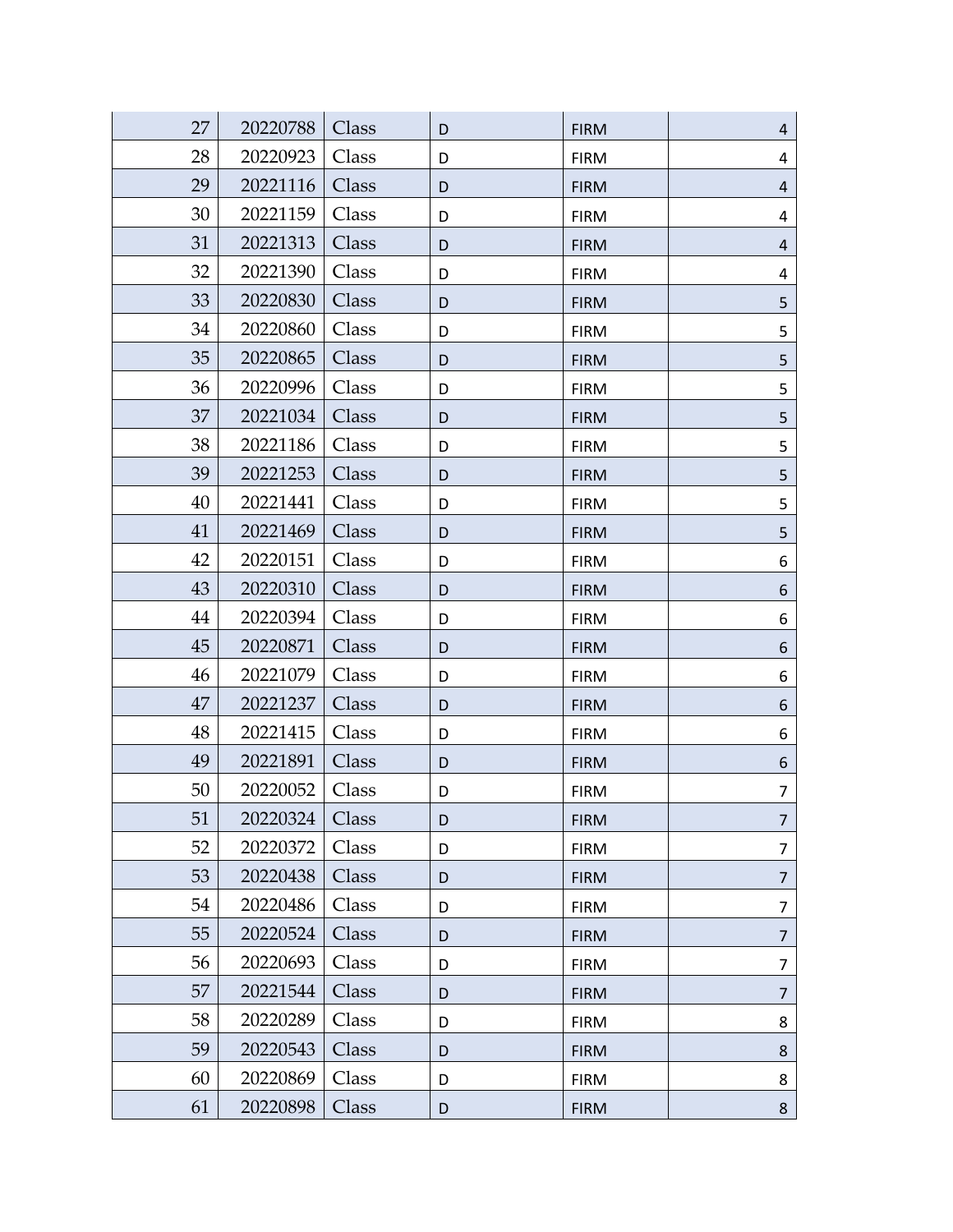| 62 | 20221046 | Class | D | <b>FIRM</b> | 8                |
|----|----------|-------|---|-------------|------------------|
| 63 | 20221064 | Class | D | <b>FIRM</b> | 8                |
| 64 | 20221200 | Class | D | <b>FIRM</b> | 8                |
| 65 | 20221216 | Class | D | <b>FIRM</b> | 8                |
| 66 | 20220173 | Class | D | <b>FIRM</b> | 9                |
| 67 | 20220257 | Class | D | <b>FIRM</b> | 9                |
| 68 | 20220409 | Class | D | <b>FIRM</b> | 9                |
| 69 | 20220496 | Class | D | <b>FIRM</b> | $\boldsymbol{9}$ |
| 70 | 20220885 | Class | D | <b>FIRM</b> | 9                |
| 71 | 20220951 | Class | D | <b>FIRM</b> | 9                |
| 72 | 20220979 | Class | D | <b>FIRM</b> | 9                |
| 73 | 20221576 | Class | D | <b>FIRM</b> | $\boldsymbol{9}$ |
| 74 | 20220232 | Class | D | <b>FIRM</b> | 10               |
| 75 | 20220237 | Class | D | <b>FIRM</b> | 10               |
| 76 | 20220266 | Class | D | <b>FIRM</b> | 10               |
| 77 | 20220402 | Class | D | <b>FIRM</b> | 10               |
| 78 | 20220825 | Class | D | <b>FIRM</b> | 10               |
| 79 | 20221163 | Class | D | <b>FIRM</b> | 10               |
| 80 | 20221369 | Class | D | <b>FIRM</b> | 10               |
| 81 | 20221449 | Class | D | <b>FIRM</b> | 10               |
| 82 | 20220201 | Class | D | <b>FIRM</b> | 11               |
| 83 | 20220268 | Class | D | <b>FIRM</b> | 11               |
| 84 | 20220341 | Class | D | <b>FIRM</b> | 11               |
| 85 | 20220484 | Class | D | <b>FIRM</b> | 11               |
| 86 | 20220627 | Class | D | <b>FIRM</b> | 11               |
| 87 | 20220701 | Class | D | <b>FIRM</b> | 11               |
| 88 | 20221031 | Class | D | <b>FIRM</b> | 11               |
| 89 | 20221037 | Class | D | <b>FIRM</b> | 11               |
| 90 | 20220062 | Class | D | <b>FIRM</b> | 12               |
| 91 | 20220168 | Class | D | <b>FIRM</b> | 12               |
| 92 | 20220561 | Class | D | <b>FIRM</b> | 12               |
| 93 | 20220704 | Class | D | <b>FIRM</b> | 12               |
| 94 | 20220801 | Class | D | <b>FIRM</b> | 12               |
| 95 | 20220912 | Class | D | <b>FIRM</b> | 12               |
| 96 | 20220977 | Class | D | <b>FIRM</b> | 12               |